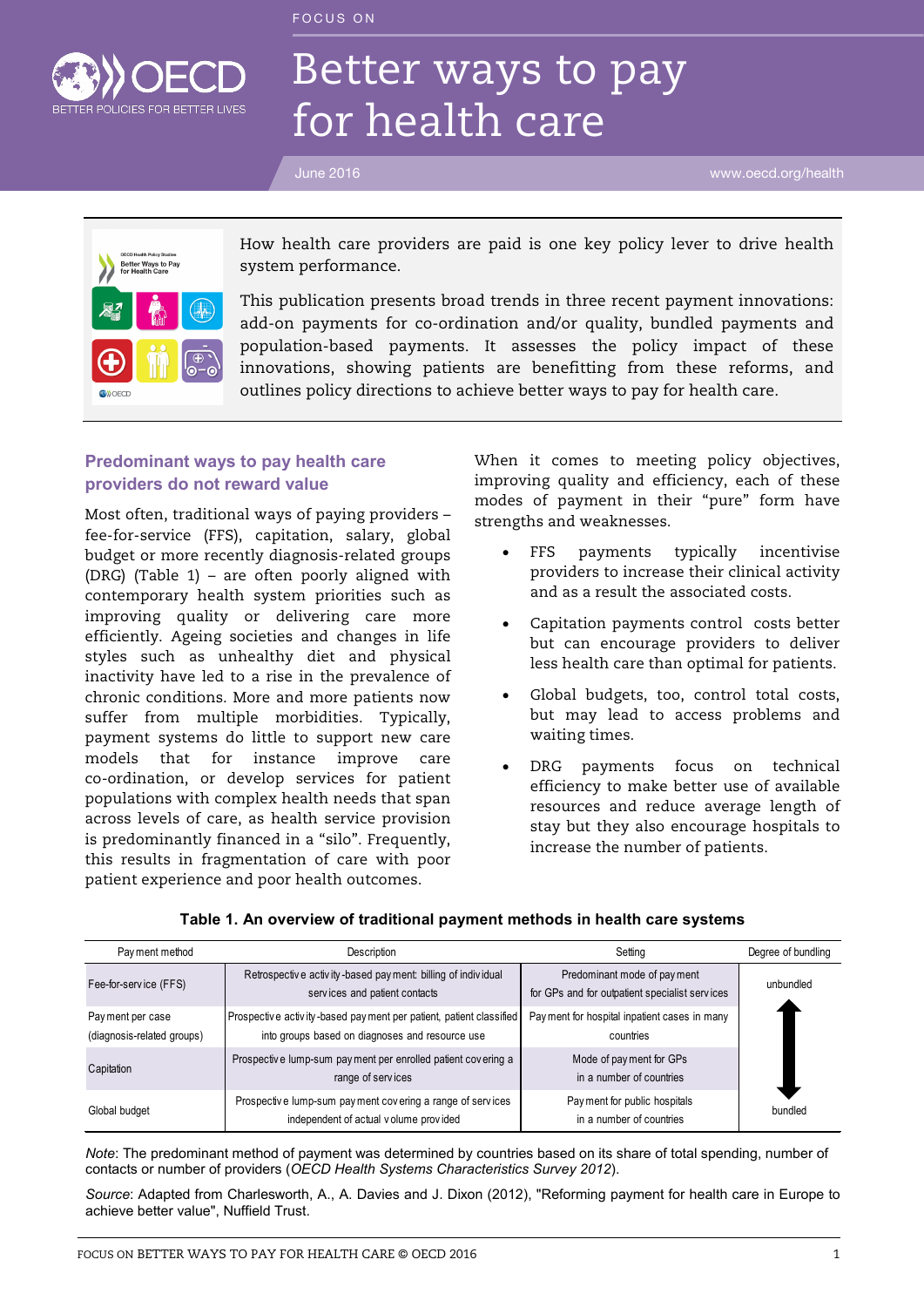# **Box 1. Blending payment systems and adaptations of traditional payment methods**

In primary care, the vast majority of OECD countries use blended forms of payments, for example combining capitation with FFS payments. Blended payments can mean that different payment mechanisms are applied to different primary care providers, or individual providers are being paid through a blended mix of payment types.

Blended payments are less widely used for outpatient specialist care where the predominant payment method remains FFS. Nevertheless some countries such as Sweden and the United Kingdom have incorporated blended forms of payment, such as global budgets along with combinations of pay-for-performance (P4P) and additional payments.

In inpatient care, blended payment systems are the norm. A mix of payment schemes can mean a combination of DRG and global budgets but can also include FFS payments for certain procedures, per-diem rates or line-item remuneration (less common). A number of countries have moved towards case-based payment to meet specific health policy objectives to replace global budgets (Greece, Ireland), FFS (Korea) or per diems (Israel).

A second response is to adapt traditional payment systems. In primary care, nearly all OECD countries that use capitation adjust the payment for risk factors (e.g. age, gender, health status) to discourage skimping of care and "cherry-picking".

Global budgets have evolved beyond resource-based or historical budgets. In some countries, budget allocation is also adjusted for risk factors (e.g. age, gender). Hospital budget allocation based on case-mix as measured via DRGs can help to benchmark hospitals and incentivise the efficient use of hospital resources. The introduction of volume thresholds can put a limit to spending increases. They are used in primary care for FFS or inpatient care for case-based payment by a number of OECD countries.

As a result, policy makers have increasingly sought to reform payment systems to encourage greater correspondence between what is being paid for, and broader health system objectives. Developments in payment reforms have included three main broad approaches. Blending payment methods and adapting traditional modes of payment include combining different payment mechanism and adjusting for population characteristics in payment methods (Box 1). They have worked well to attach specific health policy objectives to delivery, or to balance the negative and positive incentives of different payment mechanisms. These approaches encourage a greater focus on quality and to discourage skimping of care and "cherry-picking".

Recently, some health systems have embarked on more innovative changes to better meet contemporary health policy objectives: improve co-ordination, improve quality and outcomes; and improve efficiency. Three distinct payment trends can be observed (Figure 1):

- 1. Add-on payments ex post or ex ante are made on top of existing payment methods for co-ordinating activities; or pay-forperformance (P4P) — focussed on improving quality of care;
- 2. Bundled payments for episodes of care or for chronic conditions, often relevant to a specific medical condition and treatment and grouped together for payment, aim to improve care quality and reduce costs;
- 3. Population-based payment in which groups of health providers receive payments on the basis of the population covered, in order to provide most healthcare services for that population, with built-in quality and costcontainment requirements.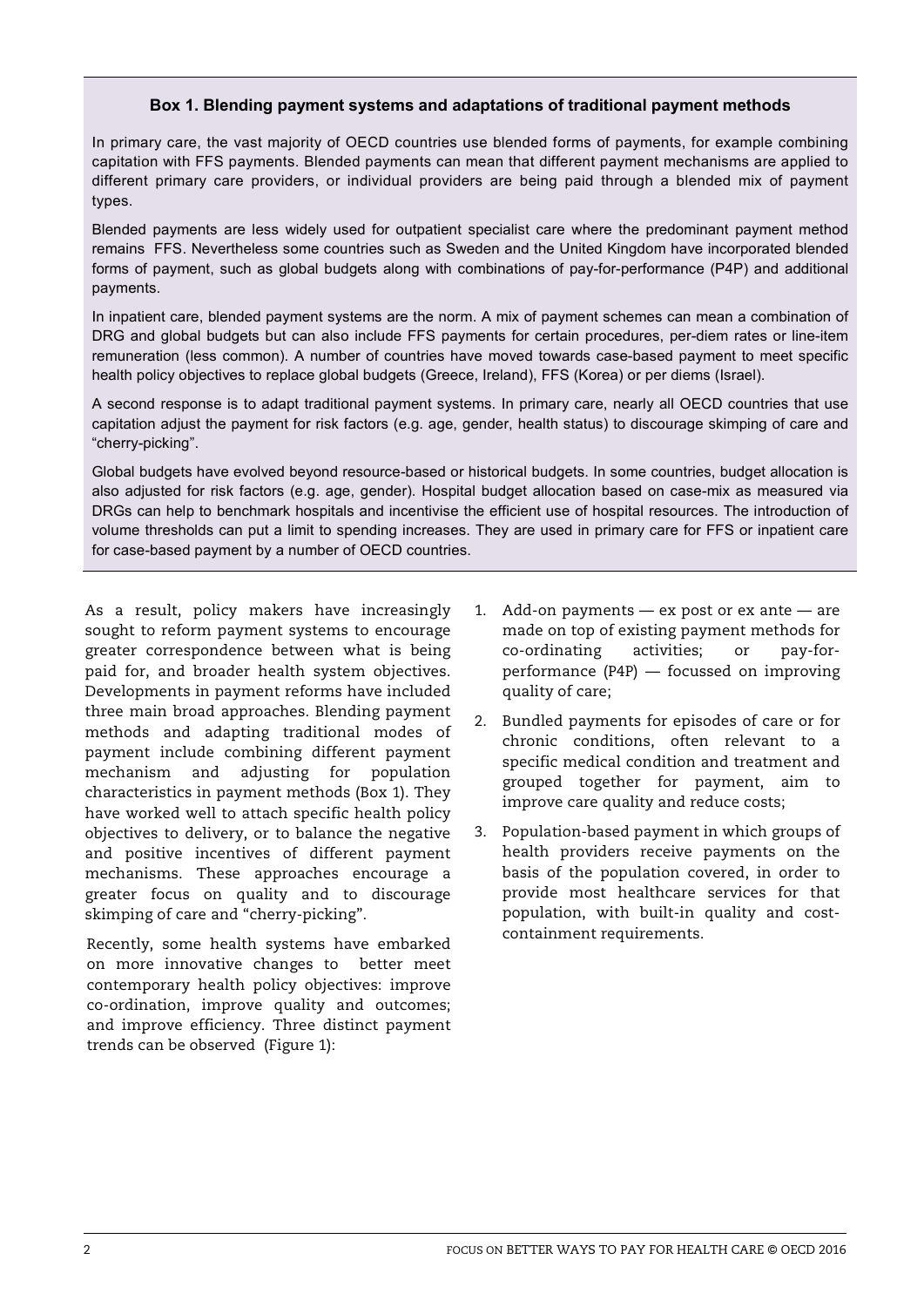## **Figure 1. Innovations in payment systems**



# **Innovative payment reform focus on quality and efficiency**

Latest evidence from OECD countries shows that innovative payment policies differ in the services they incentivise, stretching from primary care to secondary care and beyond. Many of these innovations have positive impact on the intended policy objectives — generating either quality improvements, or savings or both. Key success factors involved the transparency of criteria for tariff setting and clarification in identifying the targeted patient population. A focus on wide stakeholder engagement seems to be key in catalysing buy-in. Evaluation of payment innovations have mostly been built into the policy. Important spill-over effects include the increase of data collection that helps to expand knowledge on quality metrics and performance. However, there are challenges including the complexity of the designing and implementing payment policy, increased administrative burden and the reluctance among some providers to bear more financial risk.

## Add-on payments for co-ordination work but difficult to attribute to cost savings

Add-on payments have helped to co-ordinate health services across different levels of care, as seen in the ex ante payment to multidisciplinary structures in France (*Expérimentations de nouveaux modes de rémunération* - ENMR), and in the ex-post payment to individual providers for patients with cardiovascular disease in Germany. While they are additional sources of revenue, they account for a relatively small share of total provider income, 5% or less.

In both countries, add-on payments are associated with an improvement in quality and reductions in health spending (Table 2). But it is difficult to establish clear causality. In France, the multi-disciplinary structures achieve better results for nearly all care indicators (e.g. diabetes care processes; prevention) with the most significant improvements in controlling HbA1c levels than traditional practices – although they were already performing better before the introduction of the innovation. Costs in multidisciplinary structures were lower (between 0.5% and 2.3%) than in traditional practices. However, the cost differences pre-date the introduction of the payment scheme in France.

In Germany, there has been a reduction in repeat examination and better patient-centred collaboration between doctors. About 89% of patients acknowledge better co-operation between GP and cardiologist and 65% of patients report an improvement in their health status after enrollment. While the programme generated savings after nearly five years, it is difficult to separate out the contribution of the add-on payment as it overlaps with a Disease Management Programme for cardiovascular diseases.

#### *Add-on payments for co-ordination are easy to implement but limited in scope*

Add-on payments were relatively easy to implement, with little provider resistance and generally required few IT investments and data exchanges. The administrative burden of these innovations was comparably small. Yet the scope of these incentives was limited, as they focus on the improvement of co-operation of health professionals and incentivise specific behaviours at specific points of the care pathway.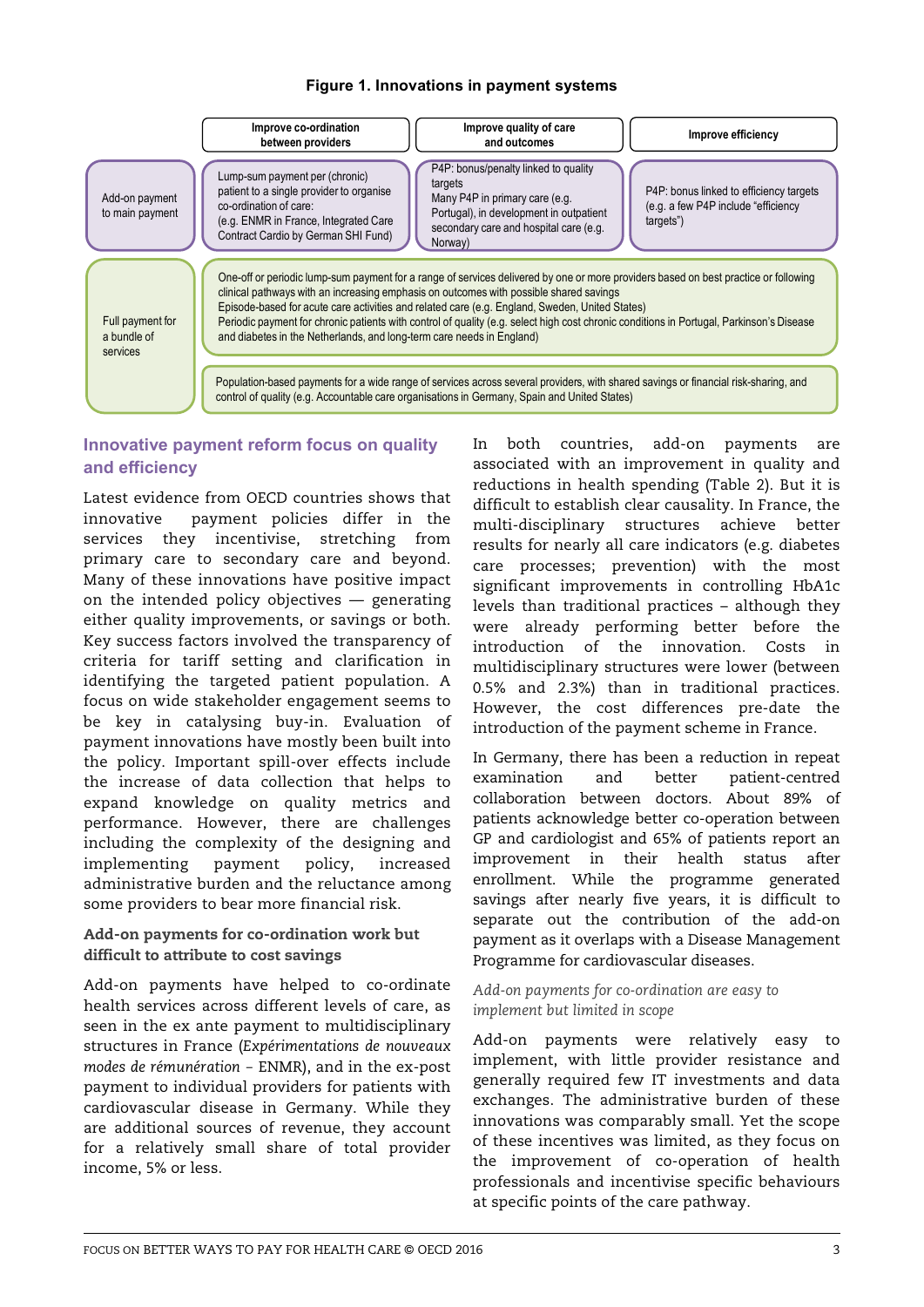# Reward for quality show success but no clear breakthrough in performance

Add-on payments rewarding quality or pay-forperformance (P4P) schemes are applied ex post. P4P schemes are now widespread. In 2012, nearly two thirds of OECD countries reported having at least one P4P scheme in place. They are predominantly found in primary care but are also spreading to specialists and acute hospitals. In Ontario, Canada, P4P was introduced to primary care practitioners. In Portugal, P4P was introduced in newly established models of primary care – Family Health Units. Norway introduced P4P in its four hospital regions. Performance-based payment is used in other settings or for specific patient groups as in the case of diabetes in Australia, France or Germany.

Systematic reviews tentatively suggest a positive impact of P4P programmes on performance, but evidence on wider impact of P4P on health outcomes and cost savings remains inconclusive. In Portugal, the P4P component, which was introduced as part of broader reform in primary care, has shown improvements in care quality, patient and practitioner satisfaction in the Family Health Unit models compared to the traditional solo practices. While in some countries, P4P schemes have redirected existing resources (e.g. in Canada, Norway and Portugal), there were significant injections of new funds in other cases, such as the "Quality Outcomes Framework" in the United Kingdom and Turkey's "Family medicine performance based contracting" scheme.

It is difficult to separate out the influence of the change in payment method from other factors, such as self-selection (that is providers who participate in a voluntary scheme may already be performing better, and simply get paid for what they are doing anyway), underlying trends in improving quality of care, or improvement to the

way that relevant data is recorded and reported. Given that the P4P component is usually small, the dominant payment system has the potential to either support the P4P programme or hinder its positive effects depending on how the payment incentives are designed.

*P4P motivate providers around data collection* 

While in Norway and Portugal pre-existing rich data infrastructures have supported the introduction of P4P, in many countries good building blocks for P4P – notably appropriate performance measures – are missing. Data improvements have come through direct incentives for providers to invest in information infrastructure (IT, electronic medical records in Australia and France), or minimum IT standards being a criterion for participation in the P4P scheme (United Kingdom). Pre-existing data sources may help improve reporting rate and fidelity.

P4P schemes are complex to administer as they require data systems for collection, measurement and the calculation of rewards. Most P4P schemes use process indicators or intermediate outcome indicators, with a more limited number of P4P programmes including patient experience measures or negative penalties. They are in large part focussed on clinical processes, and incentivising care that is consistent with best practice guidelines, but also cover access and efficiency domains (Canada, Portugal). Indicators of quality also include outcome indicators, such as intermediate outcomes – controlled blood pressure, blood sugar, cholesterol (United Kingdom, Portugal). Norway uses non-intermediate outcome measures, notably cancer mortality. Patient experience is an important outcome indicator of quality and a potential lever for quality improvement (e.g. Portugal, Norway, England, Israel and Korea).

|  | Table 2. Assessment of policy impact of add-on payment reform in select OECD countries |
|--|----------------------------------------------------------------------------------------|
|--|----------------------------------------------------------------------------------------|

| Country                         | <b>DEU</b>                                   | <b>FRA</b>                        | <b>PRT</b>                                 | <b>NOR</b>                           |
|---------------------------------|----------------------------------------------|-----------------------------------|--------------------------------------------|--------------------------------------|
| Type and name of payment reform | Add-on<br>co-ordination<br>(Cardio-Integral) | Add-on<br>co-ordination<br>(ENMR) | Add-on payment<br>(P4P) in primary<br>care | Add-on payment (P4P)<br>in hospitals |
| Quality                         | $+$                                          | $\ddot{}$                         | $\ddot{}$                                  | Evaluation due later                 |
| Savings                         | $\ddot{}$                                    | $\ddot{}$                         | $\ddot{}$                                  | Evaluation due later                 |
| Unintended consequences         |                                              |                                   |                                            |                                      |
|                                 |                                              |                                   |                                            |                                      |

*Source*: Authors' compilation.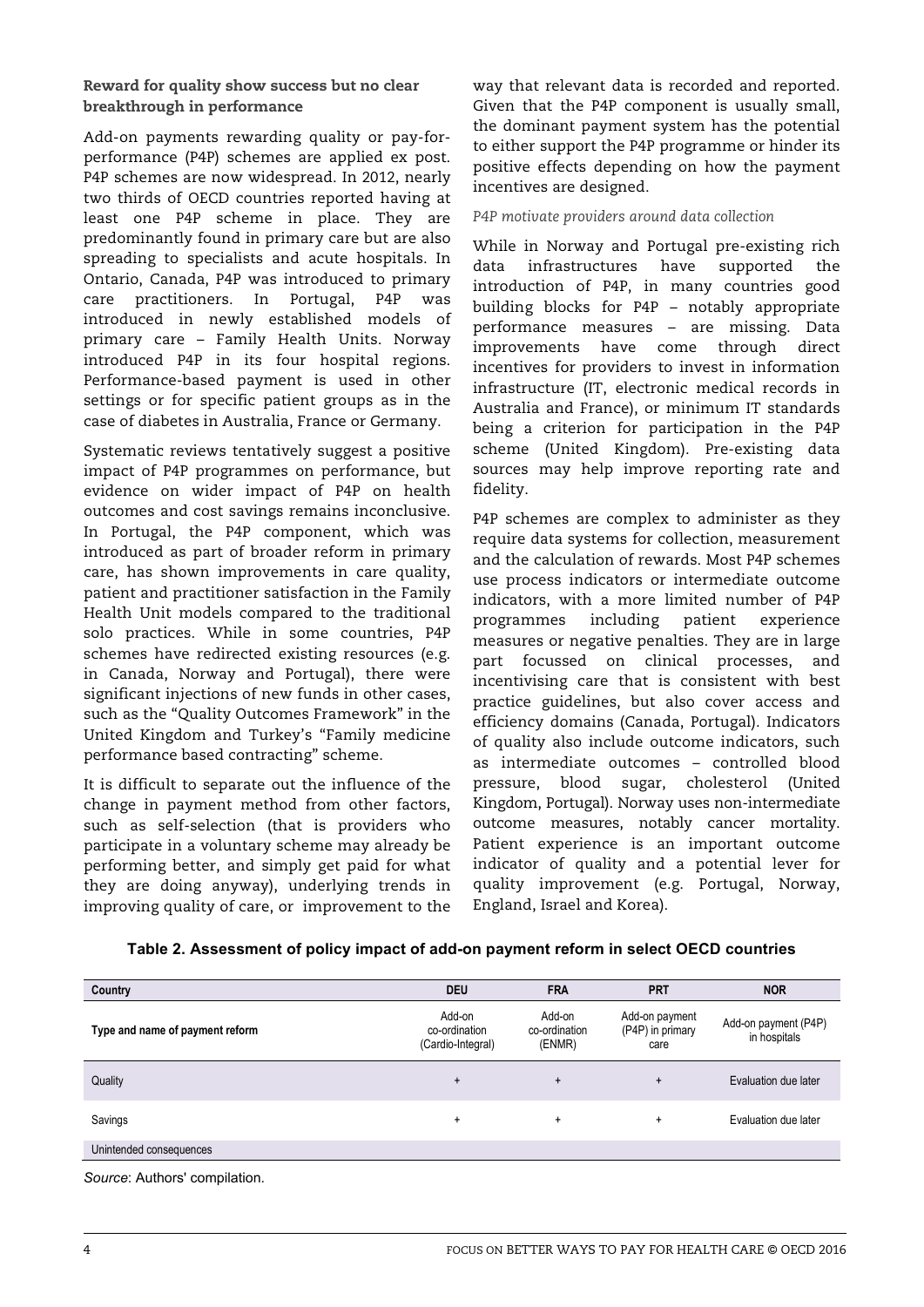# Bundled payments improve quality but require sophisticated IT systems

Innovations in bundled activities grouped into a single tariff go beyond simple DRG payments and can cover both acute care and chronic conditions.

There are a number of examples of bundled payments for acute care episodes and chronic conditions from the United States - Medicare's initiative for inpatient cardiac and orthopaedic procedures as well as private sector initiatives such as ProvenCare for coronary artery bypass surgery. Other initiatives include the pilot of the PROMETHEUS model covering episodes-of-care and chronic conditions and the Integrated Healthcare Association for orthopaedic surgery. The United Kingdom (England) developed best practice tariffs and more recently a bundled payment for maternity care was introduced. Sweden launched a nationwide collaboration to develop bundled payments focussing on eight areas covering both episodes of care (e.g. hip replacement, spine surgery) and chronic conditions (e.g. diabetes).

Portugal launched pilot bundle payments in 2007 for select high cost chronic conditions (e.g. HIV/AIDS, multiple sclerosis). The Netherlands established a bundle payment for patients with type 2 diabetes, COPD and vascular risk management, where "care groups" are contracting partners for insurers for the provision of predefined activities within a year. For patients with Parkinson's disease, regional networks of different types of health providers (ParkinsonNet) began in 2004 to first improve the delivery of care while maintaining the traditional modes of payment. The second phase, currently not yet fully implemented, involves a bundled payment.

These innovations show promise although results depend on the condition or episode targeted. For example, for acute conditions, there have been reductions in readmission rates, complications and improved mortality for hip and knee replacement and bypass surgery in the United States, England and Sweden (Table 3). In the case of chronic conditions, the performance and patient satisfaction improved in the Netherlands and better adherence to medication and treatment protocol in Portugal.

There is some evidence of costs reduction, for example for bypass surgeries and hip and knee replacements, mainly achieved by reductions in average length of stay and reduced number of readmissions, in the United States and Sweden. Treatment costs for HIV were reduced in Portugal through better adherence to treatment plans. However, costs increased in the case of diabetes patients after the introduction of bundled payments in the Netherlands, which may be partly driven by delayed specialist care – not included in the bundled tariffs.

*Stakeholder support led to improved protocols of care, despite added administrative burden*

Stakeholder participation can catalyse the implementation of bundled payments (England, Portugal, Sweden and the Netherlands), but balancing opposing interests between purchaser and provider can be challenging. Health care providers intensified their collaboration within and across settings and a greater standardisation of care was achieved in the country examined. Generally, this was facilitated and accompanied by the development of guidelines, the monitoring of cost and quality including feedback loops to providers. In the Netherlands, contracts between care groups and insurers were based on standardised protocols of care drawn from national guidelines for diabetes care.

The move towards bundled payments has been frequently tested before being rolled out on a greater scale. Portugal began a five-year pilot payment for HIV/AIDS in selected hospitals before expanding it nationwide two years later. Furthermore, there is an increased attention to data on health outcomes. In Sweden, 10% of the payment for spine surgery is related to the patient's functionality after surgery. Bundled payment led to further improvements in data systems including integrated information systems. in the Netherlands for diabetes, better monitoring systems to allow for rapid feedback in Sweden, new data collections in Portugal and in the Netherlands for Parkinson's disease. Despite payment reform being abandoned or not implemented, IT helped to identify data needs for measurement of quality and cost in the US PROMETHEUS initiative.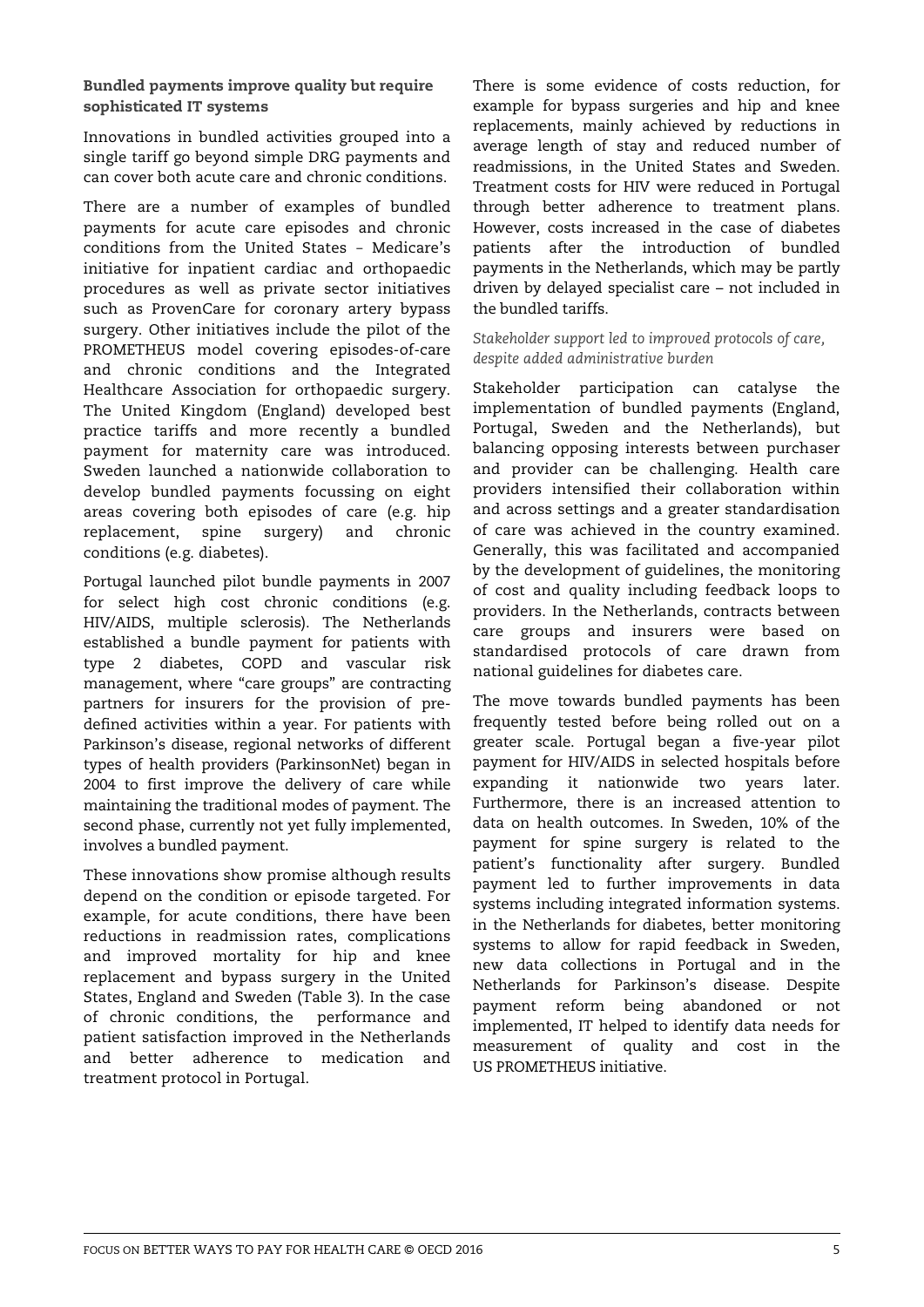| Country                               | <b>USA</b>                                                                                    | <b>ENG</b>                                     | <b>ENG</b>                                                                                  | <b>SWE</b>                                                     | <b>PRT</b>                                                    | <b>NLD</b>                                                                | <b>NLD</b>                                                                  |
|---------------------------------------|-----------------------------------------------------------------------------------------------|------------------------------------------------|---------------------------------------------------------------------------------------------|----------------------------------------------------------------|---------------------------------------------------------------|---------------------------------------------------------------------------|-----------------------------------------------------------------------------|
| Type and name<br>of payment<br>reform | <b>Bundled payment</b><br>for acute care<br>episodes cardiac<br>and orthopaedic<br>care (ACE) | Best practice<br>tariffs in<br>hospitals (BPT) | Maternity care<br>pathway                                                                   | <b>Bundled</b><br>payment for an<br>episode of care<br>(SVEUS) | <b>Bundled</b><br>payment for<br>select chronic<br>conditions | <b>Bundled</b><br>payment for<br>Parkinson's<br>Disease<br>(ParkinsonNet) | <b>Bundled</b><br>payment for<br>diabetes (select<br>chronic<br>conditions) |
| Quality                               | $\ddot{}$                                                                                     | $+/-$                                          | Evaluation not<br>yet available                                                             | $\ddot{}$                                                      | $\ddot{}$                                                     | + (before<br>payment reform)                                              | $\ddot{}$                                                                   |
| Savings                               | $\ddot{}$                                                                                     |                                                | Reduction in<br>caesarean<br>section rate but<br>savings<br>evaluation not<br>yet available | $\ddot{}$                                                      | $\ddot{}$                                                     | + (before<br>payment reform)                                              |                                                                             |
| Unintended<br>consequences            |                                                                                               |                                                |                                                                                             |                                                                |                                                               | Competition<br>concern                                                    |                                                                             |

## **Table 3. Assessment of policy impact of bundled payment reform in select OECD countries**

*Source*: Authors' compilation.

However, tariff setting can be complex. It can include services that constitute best practice based on evidence, incorporate quality measures, and may refer to one single payment or be made up of several payments. In England, best practice tariffs can be higher or lower than national average costs. The best practice tariff for fragility hip fracture is made up of a base tariff and a conditional payment, payable if a number of characteristics are achieved (e.g. time to surgery within 36 hours from arrival in an emergency department). Diverging interests and fear of financial risk can impede implementation. Some schemes were subsequently not implemented as envisaged (Integrated Healthcare Association and PROMETHEUS experiments in the United States) or discontinued. In Denmark, a bundled payment for diabetic care was abandoned as the financial incentive was too low to encourage GP participation.

Carefully designed population-based payments meet policy objectives of improving quality and efficiency if carefully designed

Population-based payments are distinguishable from previous approaches, such as the managedcare contracts in the United States or GP fundholding in the United Kingdom that did not have any incentives to improve or maintain a minimum level of quality. Generally, the groups of providers are referred to as Accountable Care Organisations (ACOs). First implemented in 2012, there are currently three types of Medicare ACO programmes operating: Medicare Shared Savings Programme ACO, advanced Payment ACO (targets rural areas), and Pioneer ACO (most risk-involving for providers). Smaller initiatives exist in Germany, for example in a rural area in Southwestern Germany with a physician-led ACO

(Gesundes Kinzigtal GmbH - GK) and in the Spanish region of Valencia, where a private contractor (Ribera Salud Group) is accountable for primary and secondary care in several health areas. Providers are remunerated for the provision of services in the traditional way in all population-based payment models, which is mainly fee-for-service (United States, Germany). The Spanish contractors receive capitation payments to provide primary and secondary care.

There was reported better performance among some ACOs (Table 4). In the United States, Pioneer ACOs improved their performance in 28 of the 33 quality measures in their second year of evaluation. For Medicare Shared Savings Programme ACOs, patient experience improved, including timely access to doctors; patients were better informed by their primary care physician about specialty care. For a private ACO in Sacramento, hospital readmissions decreased within 30 days by 15% in the first year. Over the same period though, emergency department utilisation increased. In Germany, no quality targets are set but evaluations found reduced mortality rates, and higher survival rates for chronic heart disease patients. A programme for the elderly showed improved nutrition behaviour but no improvement in physical activity and no changes in health-related quality of life.

On an aggregate level, ACOs slowed health spending growth for Medicare in the United States, but not all ACOs were able to generate savings, and among those that did, not all realised the minimum savings required to be eligible to keep part of the savings. In Germany, Gesundes Kinzigtal GmbH kept their actual costs 6.6% below the benchmark budget in 2012.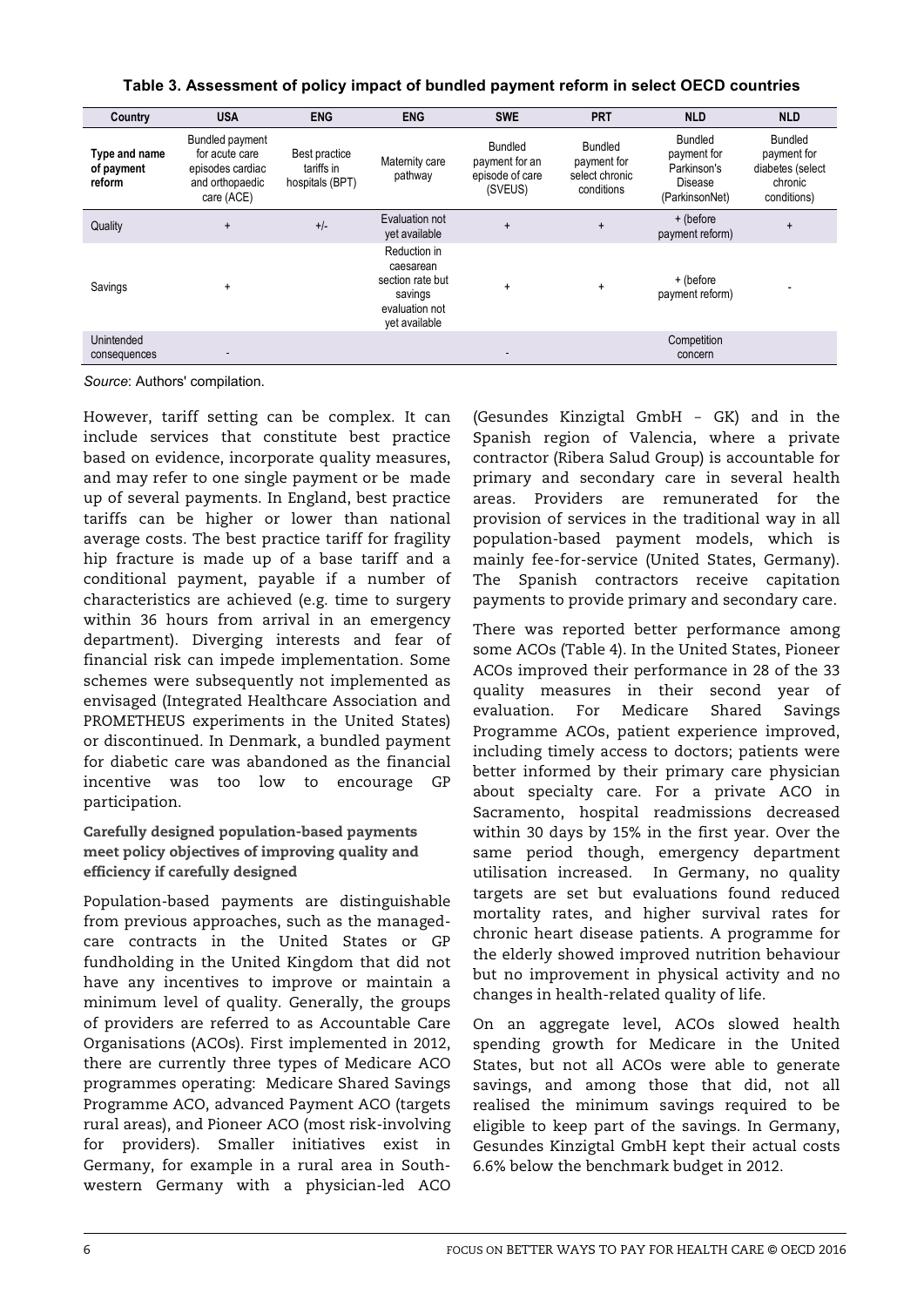# **Table 4. Assessment of policy impact of population-based payment reform in select OECD countries**

| Country                         | <b>USA</b>                               | <b>DEU</b>              | <b>ESP</b>             |
|---------------------------------|------------------------------------------|-------------------------|------------------------|
| Type and name of payment reform | Medicare (ACO)                           | Gesundes Kinzigtal (GK) | Ribera Salud (Alzira)  |
| Quality                         | $+/-$                                    | $+/-$                   |                        |
| Savings                         | $+/-$                                    | ٠                       |                        |
| Unintended consequences         | Best performing ACO can lose<br>revenues |                         | Contract renegotiation |

*Source*: Authors' compilation.

*Population-based payments encourage lower cost but add to the administrative burden*

Population-based payments were part of wider health policy reform including legislative/legal changes in all cases examined. In Spain, the implementation of the ACO model followed a change in national law to allow for private-public partnership. In all countries, roll-out of the new model started on a smaller scale initially. Providers can freely decide to form an ACO as seen in the Medicare programme in United States, or contracts are negotiated as in Germany.

Payments give provider groups the autonomy to develop their own strategy to keep their costs down. Care models were rethought and pathways redesigned to make them more patient-centred with less fragmentation between the providers. In Germany, preventive activities targeted patients with specific conditions and rational pharmacotherapy. Successful arrangements use integrated IT systems that allow real-time monitoring of metrics which are connected to registries and public reporting systems. Some provide financial support to health providers to set up the required IT infrastructure (e.g. Medicare in the Advance ACO model, GK in Germany).

Arrangements can add an administrative burden due to contract managing, measuring and reporting of cost and quality indicators. In the United States, one health provider network working with four different ACO arrangements was required to report on 219 different performance measures.

Such reforms can bring unintended financial consequences. The financial exposure to payers will depend on a variety of factors such as whether there is a cap or maximum pay-out, and the rules for distributing the savings. In Spain, the initial contract (only covering secondary care) was not financial viable and had to be renegotiated. The regional ministry had to change it to include primary care resulting in an increase in the capitation rate.

## **Conclusions**

Common ways to pay providers are at odds with current health system priorities of adapting care delivery models to changing epidemiology and the need to provide seamless, high-quality care to patients with complex health needs in a context of tight resources. A number of OECD countries have embarked on significant changes to their payment systems in response.

Add-on payments, bundled payments and population-based payment have shown to deliver better value and patients are benefitting thanks to these changes. Add-on payments for co-ordination have shown their potential to improve quality while controlling costs. The effects of P4P schemes are generally positive on quality-related processes. Although they do not necessarily improve broader health outcomes, they can generate system-wide benefits such as introducing better data collection or leading to more informed dialogues between purchasers and providers. A number of bundled payments have seen quality improvements, in some cases even with cost savings. Population-based payments show potential to overcome fragmentation of care leading to better quality, outcomes and a slowdown in spending growth.